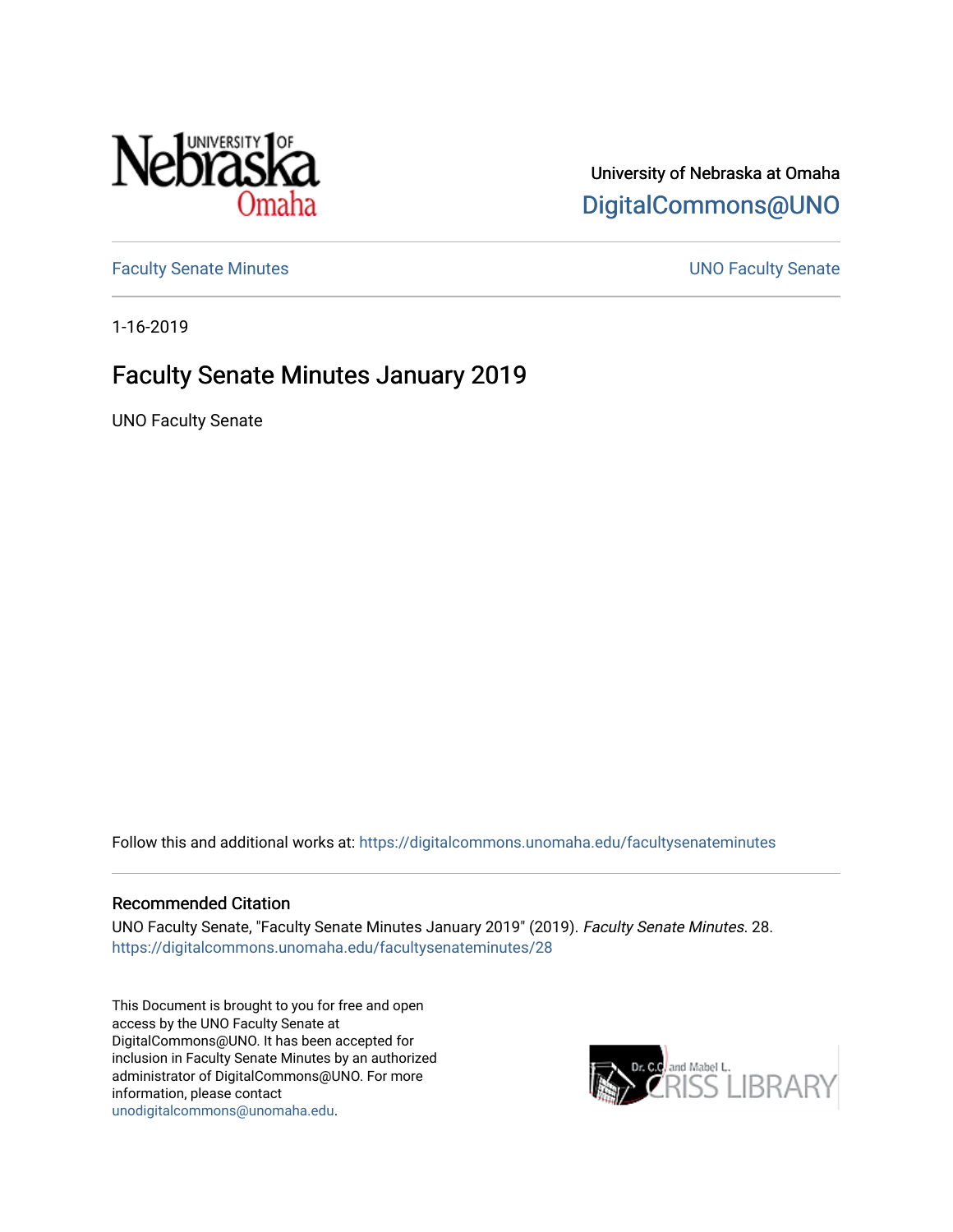

# **2018-2019 Faculty Senate** *Minutes*

\_\_\_\_\_\_\_\_\_\_\_\_\_\_\_\_\_\_\_\_\_\_\_\_\_\_\_\_\_\_\_\_\_\_\_\_\_\_\_\_\_\_\_\_\_\_\_\_\_\_\_\_\_\_\_\_\_\_\_\_\_\_\_\_\_\_\_\_\_\_\_\_\_\_\_\_\_\_ \_\_\_\_\_\_\_\_\_\_\_\_\_\_\_\_\_\_\_\_*Wednesday, January 16, 2019, 2 p.m., CEC 230/231*\_\_\_\_\_\_\_\_\_\_\_\_\_\_\_\_\_\_\_\_\_

| <b>Members:</b> | Adidam, Anderson, Arbelaez, Barone, Bereitschaft, Boron, Cast-Brede, Davidson, |
|-----------------|--------------------------------------------------------------------------------|
|                 | DeSanti, Hale, Johnson, Kealey, Kelly, Kilinc, Logsdon, MacArthur, Nash,       |
|                 | Peterson, Podariu, Prisbell, Qureshi, Randall, Rowe, Schaffer, Sharif-Kashani, |
|                 | Stacy, Surface, Tiller, Tisko, Winter, Woody, Zhong                            |
| <b>Excused:</b> | Garcia, Huq                                                                    |
| Absent:         | Cooper, Guerra, Lee                                                            |
|                 |                                                                                |

**Presentation:** Barb Pickering, Professor in Communication ("Engaged Scholars Transcript designation")

\_\_\_\_\_\_\_\_\_\_\_\_\_\_\_\_\_\_\_\_\_\_\_\_\_\_\_\_\_\_\_\_\_\_\_\_\_\_\_\_\_\_\_\_\_\_\_\_\_\_\_\_\_\_\_\_\_\_\_\_\_\_\_\_\_\_\_\_\_\_\_\_\_\_\_\_

#### **I. The meeting was called to order** by President Kelly at 2:19 p.m.

**II. The Minutes** of December 12, 2018, were approved as submitted.

#### **III. Officers' Reports**

#### **A. President's Report:** Senator Kelly reported

Faculty colleagues,

Hello again! I hope all of you enjoyed a happy and restful holiday break and I wish all of you a successful start to 2019. This is an important time at UNO as our university is amidst major decisions concerning our leadership and future direction. I would like to provide you a brief update on what has been an eventful month; once again, I encourage you to reach out to me if you have any questions or concerns.

On December 20<sup>th</sup>, the University of Nebraska Board of Regents named Dr. Jeffrey P. Gold as UNO Chancellor effective December  $21<sup>st</sup>$  with an anticipated end date of June 30<sup>th</sup> 2022, and removing the title of Interim Chancellor. Dr. Gold will continue to serve as Chancellor of UNMC. President Hank Bounds stated that this joint chancellorship does not mean that a merger between UNO and UNMC is in the works (and any such change would be a decision that rests not with President Bounds, but with the Board of Regents). President Bounds also stated that UNO and UNMC will each have its own chancellor after the conclusion of Chancellor Gold's current term at UNO in 2022.

The search process is underway for UNO's next Senior Vice Chancellor for Academic Affairs to replace B.J. Reed, who retires in May. The announcement for the position has been posted in the Chronicle of Higher Education; UNO is working with the firm Witt-Kiefer to evaluate candidates for the position. The goal is to identify four finalists and to begin on-campus interviews by mid-March.

UNO will be partnering with Gallup in conducting focus groups with students, staff, and faculty to discuss ways to improve the climate on campus. Unlike previous surveys of the NU system, these focus groups are specific to UNO. The faculty focus group is scheduled for Thursday January  $24<sup>th</sup>$ , 1-2:30PM in CEC 209. If you are interested in participating, please email me at [cmkelly@unomaha.edu.](mailto:cmkelly@unomaha.edu)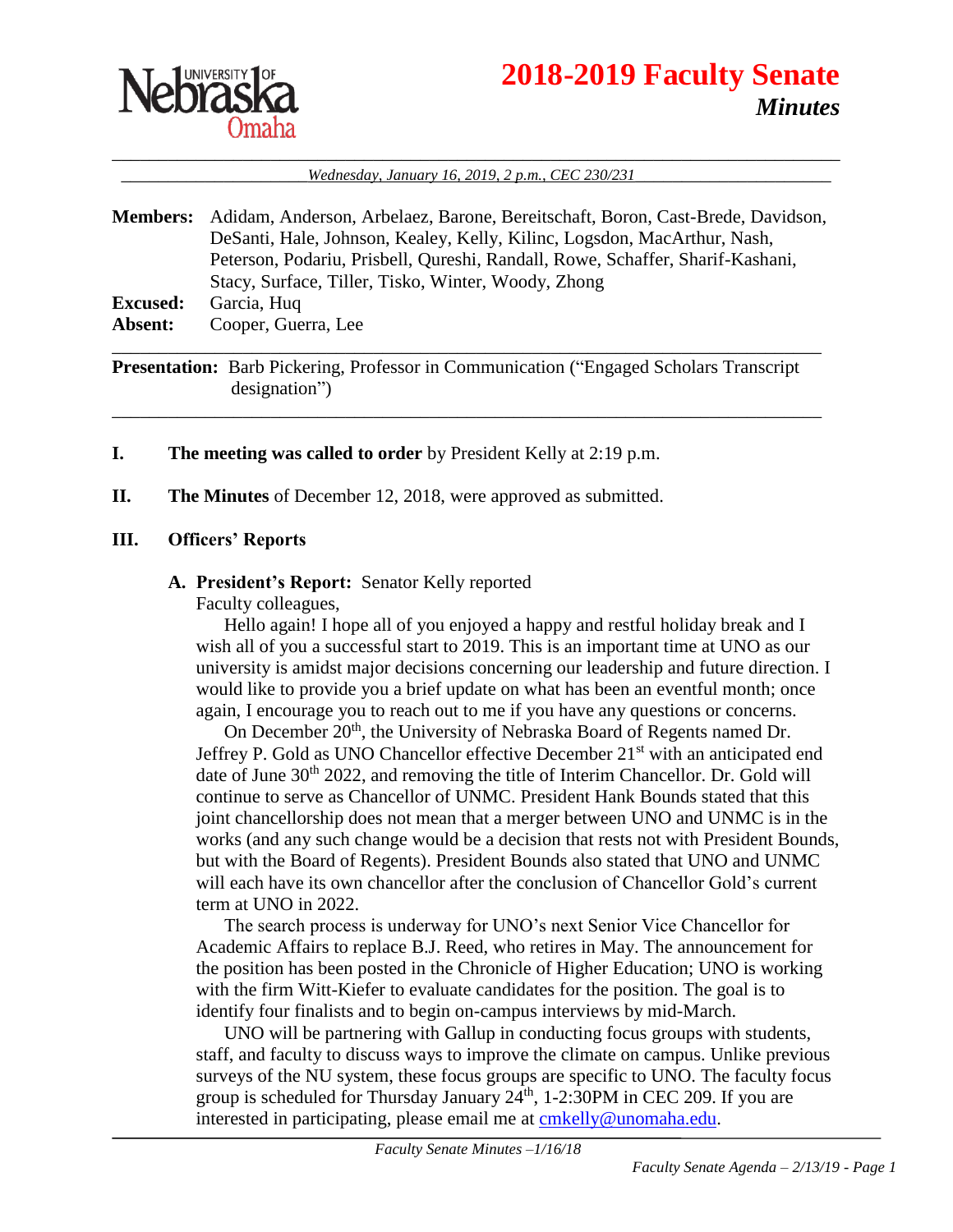I am pleased to report that the Faculty Senate approved the creation of the BA/BS Degree in Medical Humanities. From here, the degree proposal goes to the Chancellor's Cabinet, and ultimately to the Board of Regents. I am excited about the potential of this program, which will expand opportunities for our undergraduate students, particularly those who are pursuing graduate or professional studies.

The Faculty Senate also approved a proposal from faculty in the College of Business Administration to create a Center for Professional Sales at UNO. This Center will enable UNO to become an accredited member of the University Sales Center Alliance, which will help expose our students to the most current research, broad resources, and unique learning opportunities.

In addition, the Faculty Senate requested Central Administration to increase the number of providers of retirement account service that are more cost effective in their stock mutual fund fee structure. I spoke with Doug Ewald, Vice Chancellor for Business, Finance, and Business Development. He told me that he would take up this issue with the other CBOs in the NU system at their meeting next week.

Finally, the Faculty Senate received several complaints and a signed petition to protest the cancelation of classes by President Bounds on December 5<sup>th</sup> for the National Day of Mourning in Honor of former President George H.W. Bush. I requested further information from the President to clarify whether a precedent had been set. Since 2000, the University has closed to honor each former President who has died. University of Nebraska Board of Regents Bylaw 3.4.2 states "…all members of the professional staff are entitled to all legal and University holidays". To determine legal holidays, the University mirrors Neb. Rev. Stat. [§ 84-1001\(3\),](https://urldefense.proofpoint.com/v2/url?u=https-3A__nebraskalegislature.gov_laws_statutes.php-3Fstatute-3D84-2D1001&d=DwMGaQ&c=Cu5g146wZdoqVuKpTNsYHeFX_rg6kWhlkLF8Eft-wwo&r=ky638c7LFL66U2uZvsYq3PIPZ3uKL3T0XrO9KtZPgr4&m=qqgCy9yPjx5Llscn_2G_m1LuJJgmEENGcXSMnzhFPew&s=9PofNF8RQNszW3mXeVM6rRT2gneolKsK6OFFMvN09J8&e=) which defines "paid holiday" as all enumerated days (see table below) and all days declared by law or proclamation by the U.S. President or Governor to be holidays.

| Federal         | <b>State</b>                                          | <b>University</b>                                     |
|-----------------|-------------------------------------------------------|-------------------------------------------------------|
| January 1       | January 1                                             | January 1                                             |
|                 |                                                       |                                                       |
| 3 <sup>rd</sup> | 3rd                                                   | 3 <sup>rd</sup> Monday                                |
| Monday          | Monday                                                | in Jan.                                               |
| in Jan.         | in Jan.                                               |                                                       |
|                 |                                                       | <b>FLOATING</b>                                       |
| Monday          | Monday                                                |                                                       |
| in Feb.         | in Feb.                                               |                                                       |
|                 | Last                                                  | <b>FLOATING</b>                                       |
|                 | Friday in                                             |                                                       |
|                 | April                                                 |                                                       |
| Last            | Last                                                  | Last Monday                                           |
| Monday          | Monday                                                | in May                                                |
| in May          | in May                                                |                                                       |
| July 4          | July 4                                                | July 4                                                |
|                 |                                                       |                                                       |
|                 |                                                       | $1st$ Monday                                          |
| Monday          | Monday                                                | in Sept.                                              |
| in Sept.        | in Sept.                                              |                                                       |
|                 |                                                       | <b>FLOATING</b>                                       |
| Monday          | Monday                                                |                                                       |
| in Oct.         | in Oct.                                               |                                                       |
| November        | November                                              | <b>FLOATING</b>                                       |
|                 | 3 <sup>rd</sup><br>1 <sup>st</sup><br>2 <sup>nd</sup> | 3 <sup>rd</sup><br>1 <sup>st</sup><br>2 <sup>nd</sup> |

*Faculty Senate Minutes –1/16/18*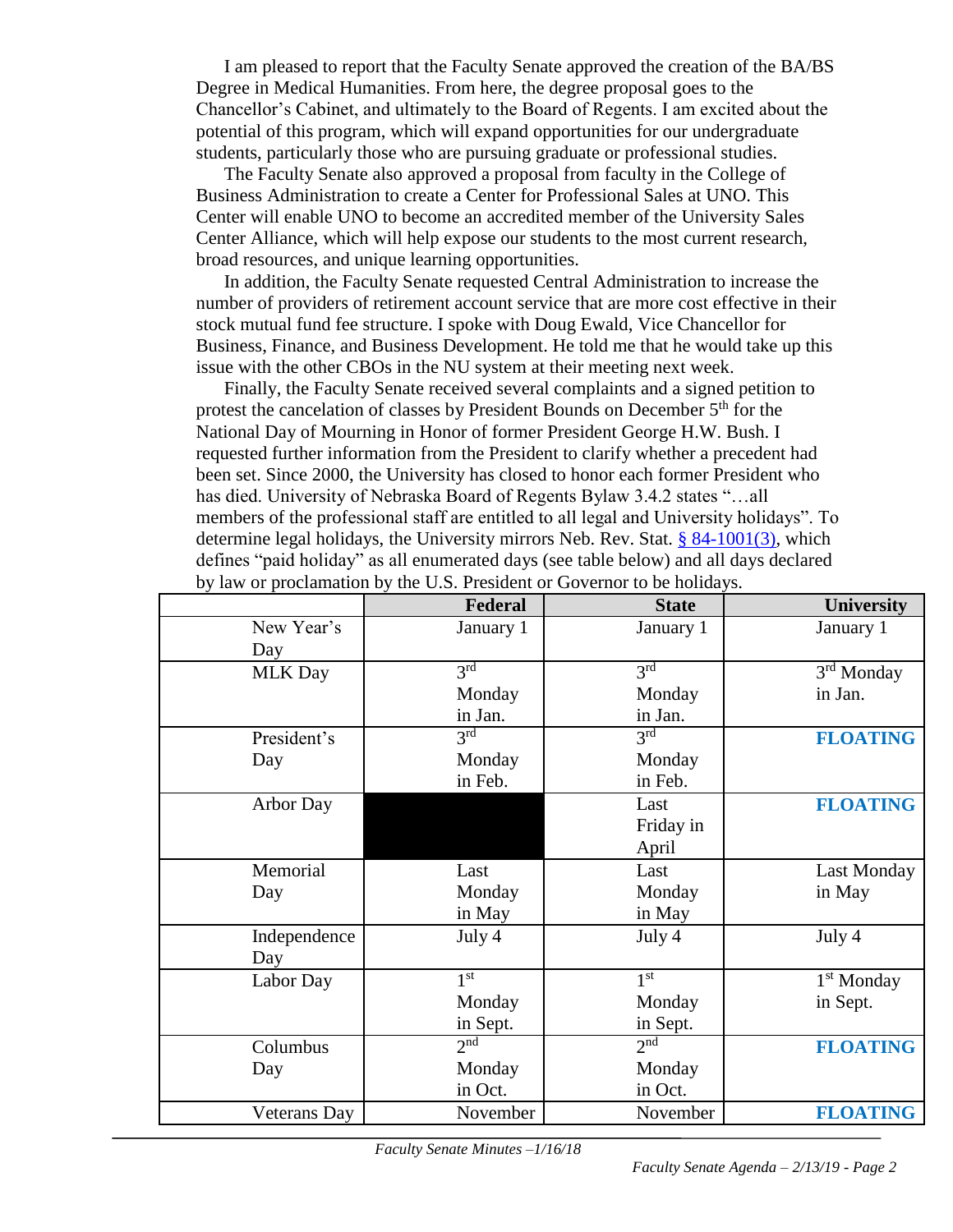| Thanksgiving | $4^{\rm th}$ | $4^{\rm th}$ | $\overline{4}^{\text{th}}$ Thursday |
|--------------|--------------|--------------|-------------------------------------|
| Day          | Thursday     | Thursday     | in Nov.                             |
|              | in Nov.      | in Nov.      |                                     |
| Day after    |              | $4th$ Friday | $4th$ Friday in                     |
| Thanksgiving |              | in Nov.      | Nov.                                |
| Christmas    | December     | December     | December                            |
| Day          | 25           |              |                                     |

The National Day of Mourning meets these guidelines as a legal holiday, on which all members of the professional staff are granted administrative leave. Given that the heading for Section 3.4 of the Bylaws reads "Conditions of Employment of the Professional Staff", the term "professional staff" is clearly meant to include the academic-year staff discussed in Section 3.4.3 (i.e., full-time faculty). The University of Nebraska Human Resources Handbook for Policies states that administrative leave with pay may be granted "in the event of ... non-scheduled 'declared' holidays authorized by the U.S. President, Governor, or President of the University." Based on this, I believe that President Bounds acted within his authority in declaring December 5th a legal holiday and in canceling classes.

I understand that many faculty and students were negatively impacted by this decision, particularly those who had lectures and exams cancelled that day during a critical time in the semester. I will continue my efforts to facilitate communication between faculty and administration to address these concerns. Please feel free to contact me if you have additional questions about this or any other matter.

My best wishes to all of you for a successful Spring 2019 semester.

#### **B. Secretary/Treasurer Report:** Senator Stacy

1. **EC&A:** No Meeting in December.

| (Action Pending and Current Resolutions) |                                        |                                                                                                                                                                                                                  |                 |                                                   |                                               |                              |
|------------------------------------------|----------------------------------------|------------------------------------------------------------------------------------------------------------------------------------------------------------------------------------------------------------------|-----------------|---------------------------------------------------|-----------------------------------------------|------------------------------|
| Res.<br>#                                | Date<br><b>Senate</b><br><b>Passed</b> | <b>Title</b>                                                                                                                                                                                                     | Admin<br>Accept | <b>Sent for</b><br><b>Senate</b><br><b>Action</b> | Denied/<br>Deferred/<br>In<br><b>Progress</b> | <b>Final Action/Resolved</b> |
| 4362                                     | 12/12/18                               | <b>Faculty Senate</b><br>President-Elect Matt<br>Hale                                                                                                                                                            |                 |                                                   |                                               |                              |
| 4361                                     | 12/12/18                               | <b>Request Central</b><br>Administration to<br>Increase the Number<br>of Providers of<br><b>Retirement Account</b><br>Service that are<br>More Cost Effective<br>in Their Stock<br>Mutual Fund Fee<br>Structure. |                 |                                                   |                                               |                              |
| 4360                                     | 12/12/18                               | of<br>the<br>Approval<br>for<br>Center<br><b>Professional Sales</b>                                                                                                                                              |                 |                                                   |                                               |                              |
| 4359                                     | 12/12/18                               | Approval of the<br>BA/BS degree in<br><b>Medical Humanities</b>                                                                                                                                                  |                 |                                                   |                                               |                              |

**2018-2019 Resolution Action Table**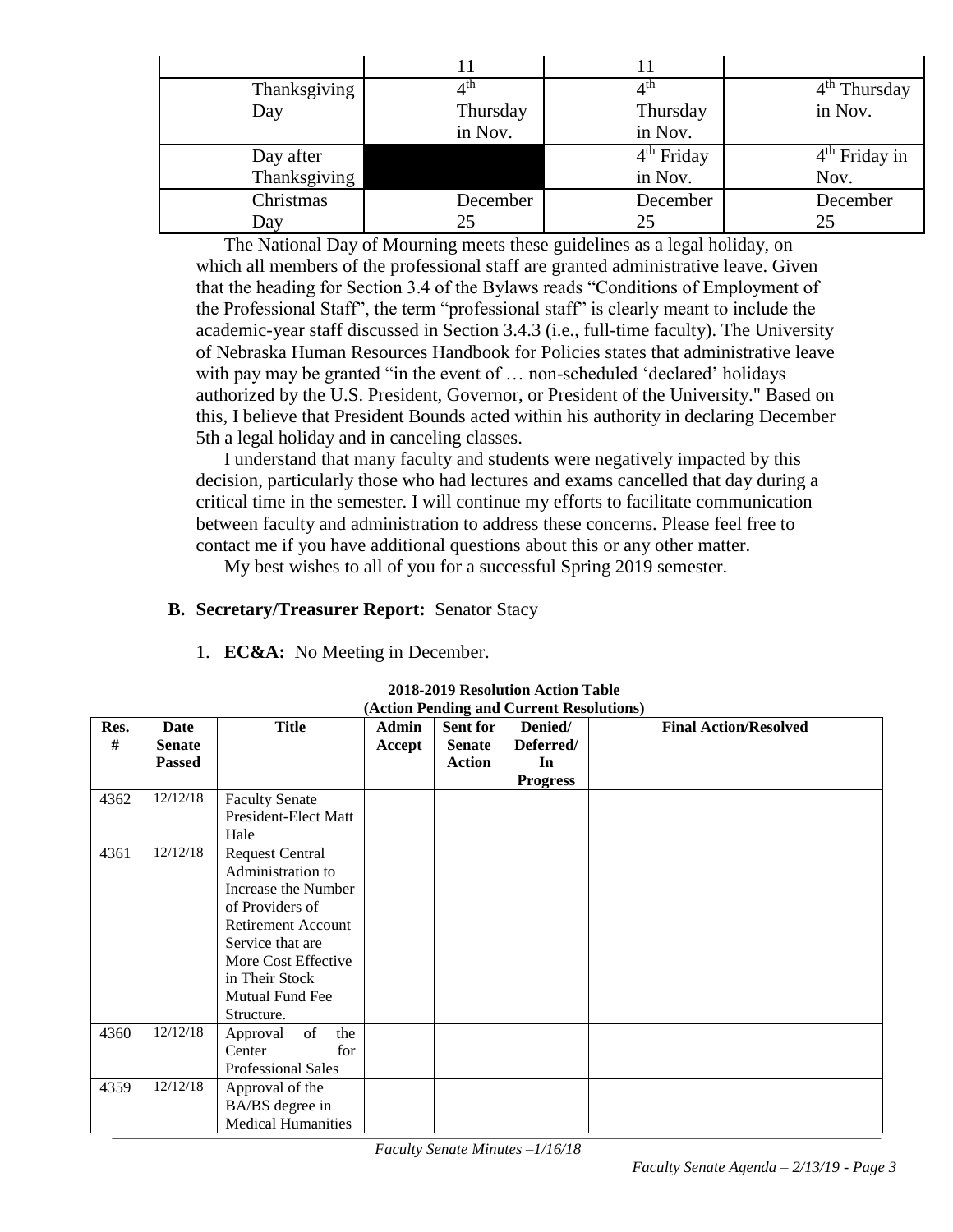| 4358                     | 11/14/18 | Parking Appeals        |  |  |  |
|--------------------------|----------|------------------------|--|--|--|
|                          |          | Committee              |  |  |  |
|                          |          | Membership             |  |  |  |
| 4357                     | 11/14/18 | Faculty Rep for an     |  |  |  |
|                          |          | RFP for the Student    |  |  |  |
|                          |          | <b>Center Business</b> |  |  |  |
|                          |          | Office                 |  |  |  |
| 4356                     | 11/14/18 | Replacement on         |  |  |  |
|                          |          | University             |  |  |  |
|                          |          | Committee on           |  |  |  |
|                          |          | Technology             |  |  |  |
|                          |          | Resources &            |  |  |  |
|                          |          | Services               |  |  |  |
| 4355                     | 11/14/18 | Replacement on         |  |  |  |
|                          |          | University             |  |  |  |
|                          |          | Committee for the      |  |  |  |
|                          |          | Advancement of         |  |  |  |
|                          |          | Teaching (UCAT)        |  |  |  |
| 4354                     | 11/14/18 | Support of the         |  |  |  |
|                          |          | University of          |  |  |  |
|                          |          | Nebraska FY19-21       |  |  |  |
|                          |          | Appropriations         |  |  |  |
|                          |          | Request                |  |  |  |
| 4353                     | 11/14/18 | Resignation and        |  |  |  |
|                          |          | Replacement of         |  |  |  |
|                          |          | Tammie Kennedy,        |  |  |  |
|                          |          | A&S Senator            |  |  |  |
| 4352                     | 11/14/18 | Resignation and        |  |  |  |
|                          |          | Replacement of         |  |  |  |
|                          |          | Tomm Roland,           |  |  |  |
|                          |          | <b>CFAM</b> Senator    |  |  |  |
| 4351                     | 11/14/18 | Approval of the        |  |  |  |
|                          |          | STEM Teaching,         |  |  |  |
|                          |          | Research, and          |  |  |  |
|                          |          | <b>Inquiry Based</b>   |  |  |  |
|                          |          | Learning Center        |  |  |  |
|                          |          | (STEM TRAIL            |  |  |  |
|                          |          | Center)                |  |  |  |
| <b>TO BE FOLLOWED UP</b> |          |                        |  |  |  |
|                          |          |                        |  |  |  |
| <b>CARRIED FORWARD</b>   |          |                        |  |  |  |
|                          |          |                        |  |  |  |

- **2. Treasurer's Report:** Senator Stacy gave the December 2018 Budget Report.
- **IV. Executive Committee Report:** Senator Barone reported the following was discussed at the EC&C meeting last week.
	- **A. College Consortium:** Sent to ER&S Committee to research**.**
	- **B. Academic Integrity Policy Links:** To EC&A agenda to notify administration of need to correct/rethink linkage.

#### **V. Standing Committee Reports**

**A. Committee on Academic and Curricular Affairs:** Senator Kealey reported there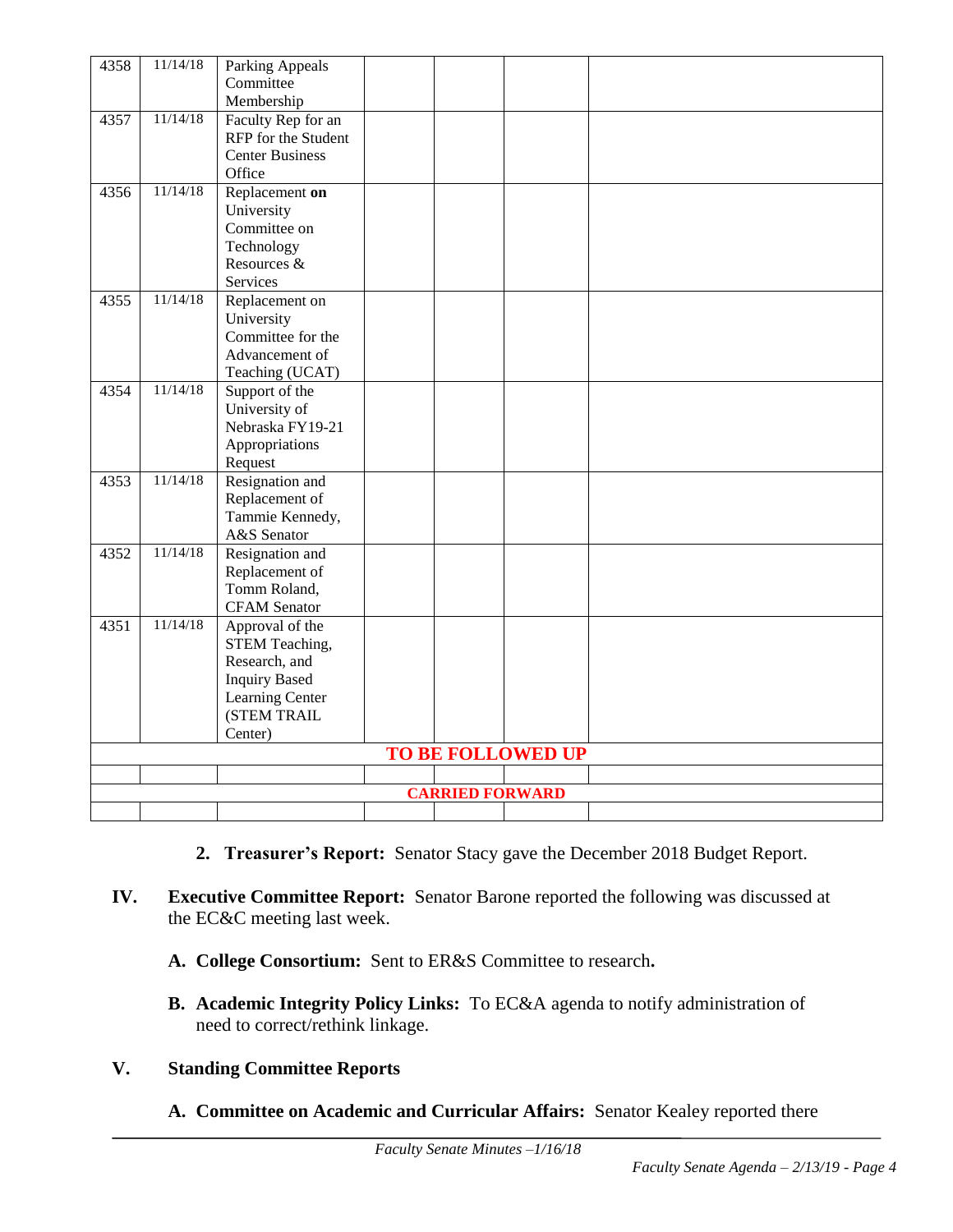was no meeting and no report.

#### **PENDING:**

- **1. Early College High School**
- **2. Plagiarism**
- **3. Student Evaluation Responses**
- **4. Proposals that come before us seeking an endorsement**
- **5. A policy to clearly establish the rights of students to seek accommodation around class activities (assignments, attendance and examinations) that are scheduled and conflict with important religious observations:**
- **B. Committee on Educational Resources & Services:** Senator Schoenbeck reported there was no meeting and no report.

#### **PENDING:**

- **1. Payroll Deduction for Paul Beck Scholarship** (
- *2.* **Mail Services Now Under UNMC:**
- **3. Research College Consortium:**
- **C. Committee on Faculty Personnel & Welfare:** Senator Huq reported there was no meeting and no report.

#### **PENDING:**

- **1. Wellness Fees.**
- **2. Faculty/Staff Safety Processes.**
- **3. Server for Personal Web Pages**
- **4. Accessibility to Classroom IT Equipment**
- **5. The fee structure of TIIA-CREF and Fidelity Investment, the vendors that manage our retirement funds.**
- **D. Committee on Goals and Directions:** Senator Bereitschaft reported there was no meeting and no report.

#### **PENDING:**

- **1. Facilities Planning and Faculty Representation**
- **2. Solar Panels at UNO**
- **E. Professional Development:** Senator Boron reported there was no meeting and no report.

#### **PENDING:**

- **1. Faculty Professional Development Leave policies/procedures:**
- **2. Creation of an Easily Found List of What Retiring Faculty Need to Know for Retirement**
- **3. Distribution of Student Evaluations**
- **4. Student Evaluations Response Rate**
- **5. Faculty Personal Web Pages on the UNO Website**
- **F. Committee on Rules:** Senator Peterson moved the following for the Committee. It passed.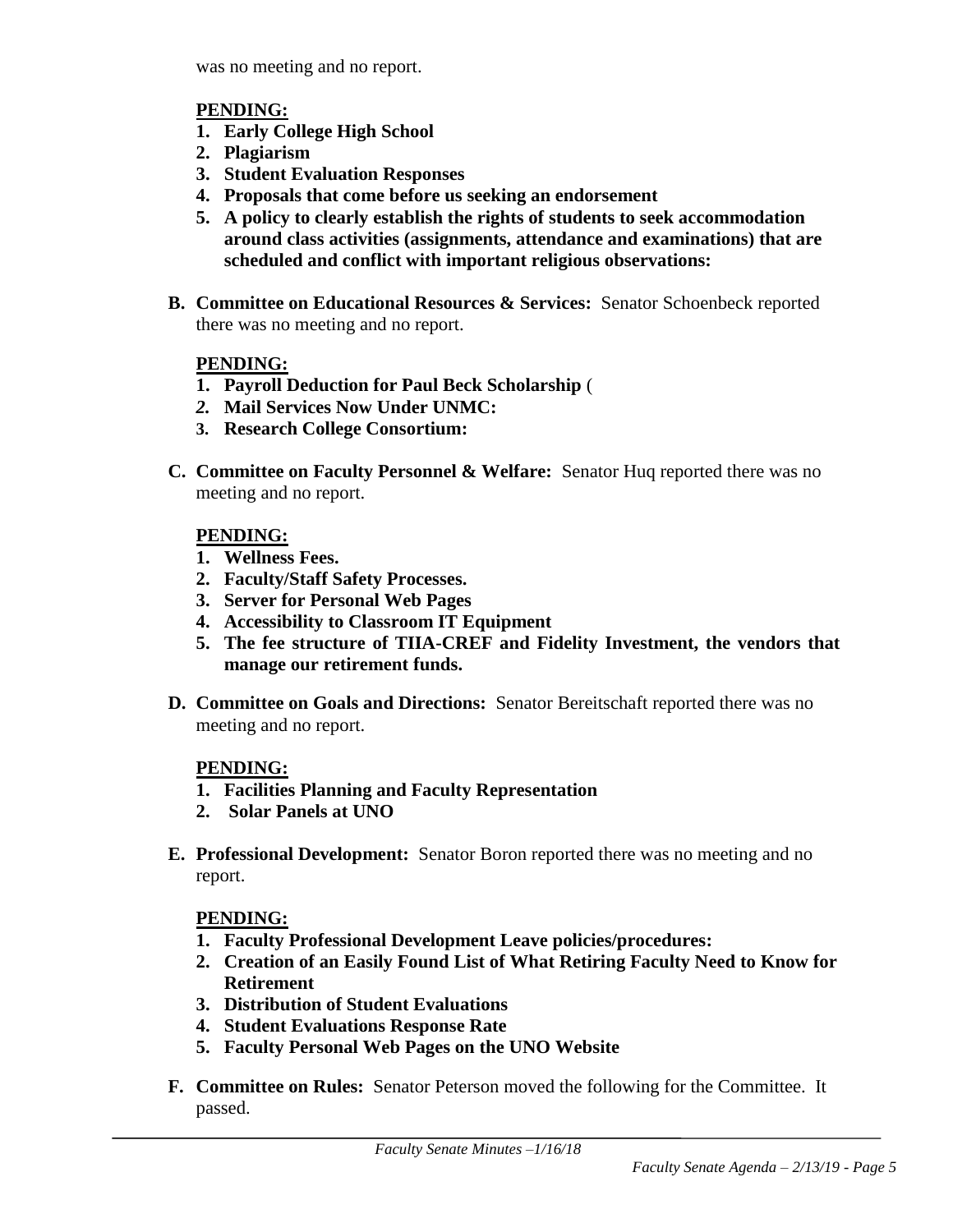#### **1. RESOLUTION 4363,** 1/16/19**: UCRCA (University Committee on Research & Creative Activity)**

**BE IT RESOLVED** as Chin-Chung (Joy) Chao has also had to resign from the UCRCA, the following name go forward to complete the term, from 08/1/16 through 07/31/19:

Kristin Taylor, CFAM (to replace Chin-Chung [Joy] Chao.

**BE IT ALSO RESOLVED** as Benjamin Steiner has had to resign from the UCRCA, the following name go forward to complete the term, from 08/1/18 through 07/31/21:

Nancy Kelley, CPACS (to replace Benjamin Steiner).

 $~\cdot$ 

**PENDING:** None

#### **VI. New Business**

#### **A. Assessment Culture Survey:** Senator Schaffer

From: Connie Schaffer [<cschaffer@unomaha.edu>](mailto:cschaffer@unomaha.edu) Sent: Tuesday, January 15, 2019 4:06 PM To: Christopher Kelly [<cmkelly@unomaha.edu>](mailto:cmkelly@unomaha.edu) Cc: Peter Wolcott [<pwolcott@unomaha.edu>](mailto:pwolcott@unomaha.edu) Subject: Assessment Survey

*Chris, I chair the Academic Assessment Committee. Over the past year, we've been working on a way to gather more comprehensive information about academic assessment at UNO. We have secured permission from BJ Reed to administer the Assessment Culture Survey to faculty (any full or part-time instructor teaching a credit-bearing course as well as the library faculty members) during the 2019 spring semester. The national survey has been completed on over 1500 campus in the US. Because of collaborations between UNO faculty and Sam Houston State University researchers who implement the nation-wide survey, UNO is able to administer the survey at no financial cost. Results of the survey will be shared with UNO's senior leadership as well as faculty committees such as the Academic Assessment Committee and the UNO General Education Assessment Committee. I was wondering if this might be an appropriate announcement for Faculty Senate or if it should go through a committee.*

This was announced to the Faculty Senate and a short discussion took place.

#### **B. Omission from Health Insurance Plans:** Senator Kelly

The Faculty Senate continues to receive reports of problems resulting from the transition in health insurance from BC/BS to UMR. One of the more frequent concerns has been mental health providers no longer seeing UNO staff and faculty due to UMR's low reimbursement rates. The Faculty Senate will continue to monitor these and other issues, at UNO and throughout the NU system, as it considers the best course of action.

This will be put on the EC&A agenda for next week and brought to the Chancellor's